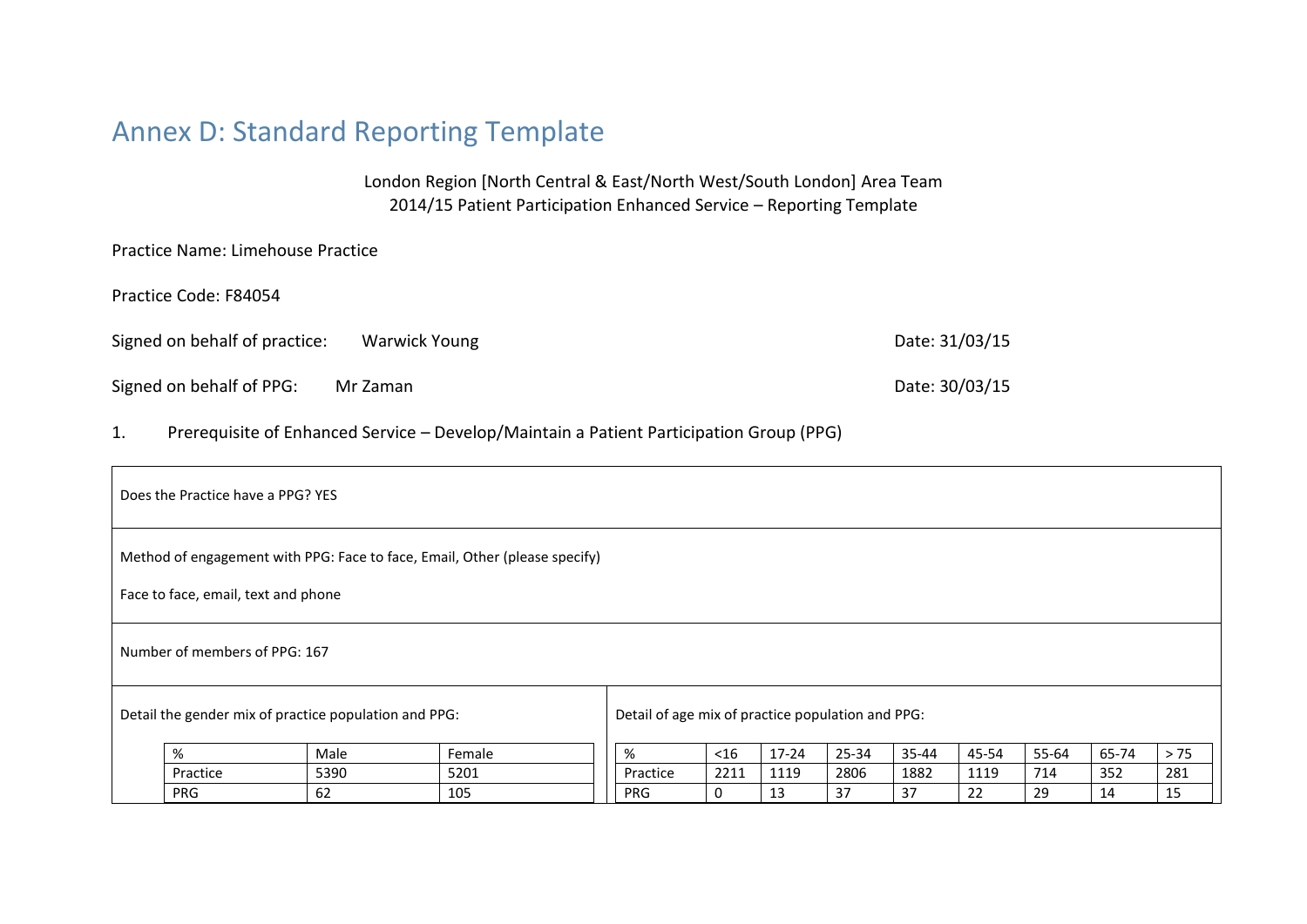Detail the ethnic background of your practice population and PRG:

|            | White          |       |                |               | Mixed/ multiple ethnic groups |              |        |       |  |  |
|------------|----------------|-------|----------------|---------------|-------------------------------|--------------|--------|-------|--|--|
|            | <b>British</b> | Irish | Gypsy or Irish | Other white 1 | White &black                  | White &black | White  | Other |  |  |
|            |                |       | traveller      |               | Caribbean                     | African      | &Asian | mixed |  |  |
| Practice   | 687            | 94    |                | 1360          | -62                           | 19           | 41     | 88    |  |  |
| <b>PRG</b> | 39             |       |                | 19            |                               |              |        |       |  |  |

|            | Asian/Asian British |           |             |         |                | Black/African/Caribbean/Black British | Other     |                       |      |              |                                  |
|------------|---------------------|-----------|-------------|---------|----------------|---------------------------------------|-----------|-----------------------|------|--------------|----------------------------------|
|            | Indian              | Pakistani | Bangladeshi | Chinese | Other<br>Asian | African                               | Caribbean | Other<br><b>Black</b> | Arab | Any<br>other | Ethnic<br>category<br>not stated |
| Practice   | 212                 | -92       | 3212        | 376     | 155            | 280                                   | 132       | 110                   | 44   | 34           | 40                               |
| <b>PRG</b> |                     |           | 78          |         |                |                                       |           |                       |      |              |                                  |

Describe steps taken to ensure that the PPG is representative of the practice population in terms of gender, age and ethnic background and other members of the practice population:

Opportunities are given at new patient registrations to be members of the patient group. The patient group is advertised at the GP practice and the website so we can ensure a wide range of patients are able to sign up. The website is able to translate in many languages which enables the practice to have patients become members who speak different languages and/or are from different ethnic backgrounds.

Are there any specific characteristics of your practice population which means that other groups should be included in the PPG? e.g. a large student population, significant number of jobseekers, large numbers of nursing homes, or a LGBT community? YES

If you have answered yes, please outline measures taken to include those specific groups and whether those measures were successful:

We have a large Bangladeshi population, which makes up 46% of our patient group. Our patient advisor activity encourages bangladeshi patients to sign up to the patient group, which has been very successful.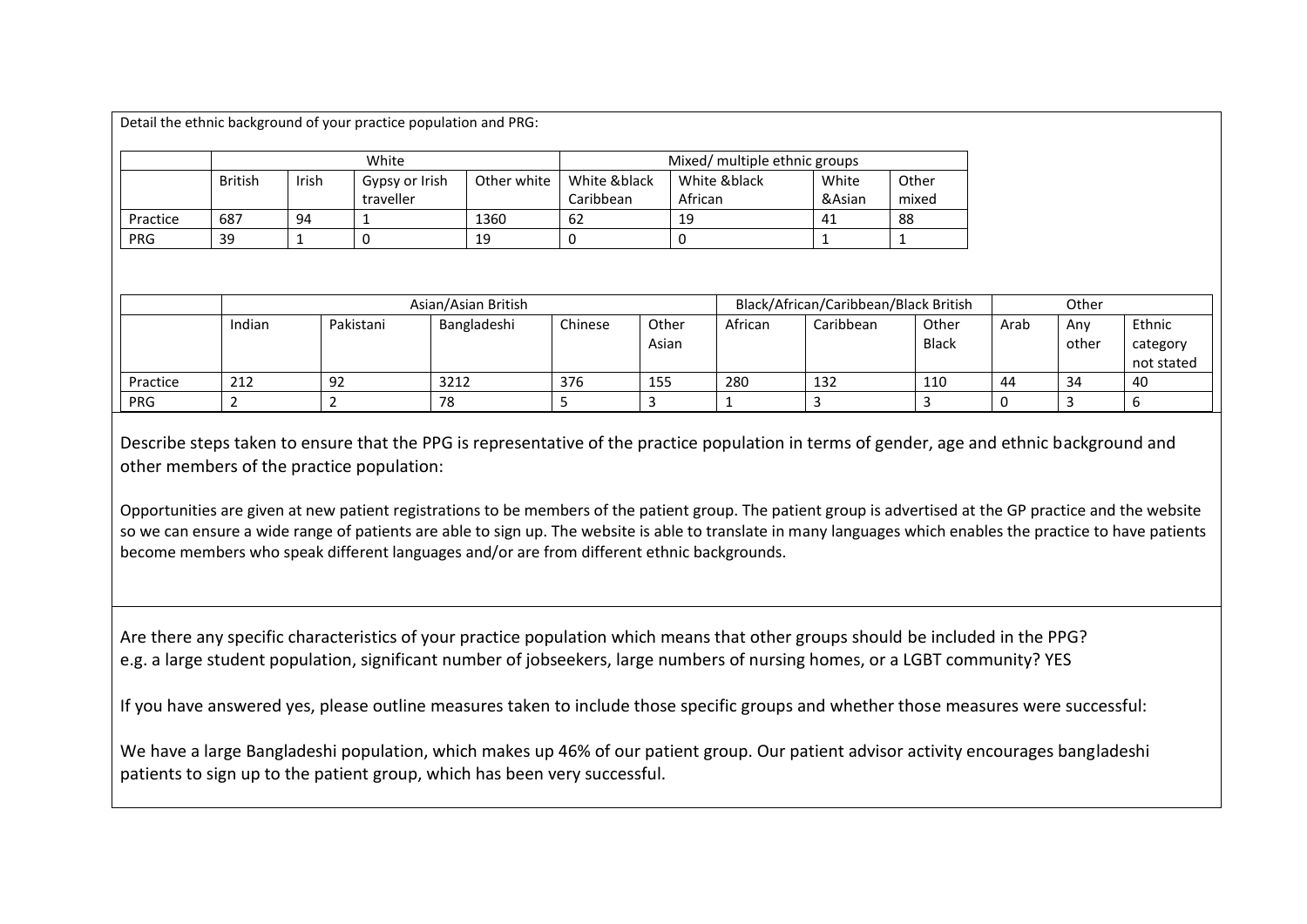# 2. Review of patient feedback

Outline the sources of feedback that were reviewed during the year:

Complaints, NHS Choices and patient survey. The patient survey was conducted by 2 medical students on a busy morning and the questions were based on the priorities identified in the patient meeting on 24th September, 2014 60 patients were surveyed at the practice. Results were presented to the patient group at a meeting on  $4^{th}$  February 2015.

How frequently were these reviewed with the PRG?

Feedback from the patients group was reviewed on 24th September, 2014 and then the results of the survey 4<sup>th</sup> February, 2015.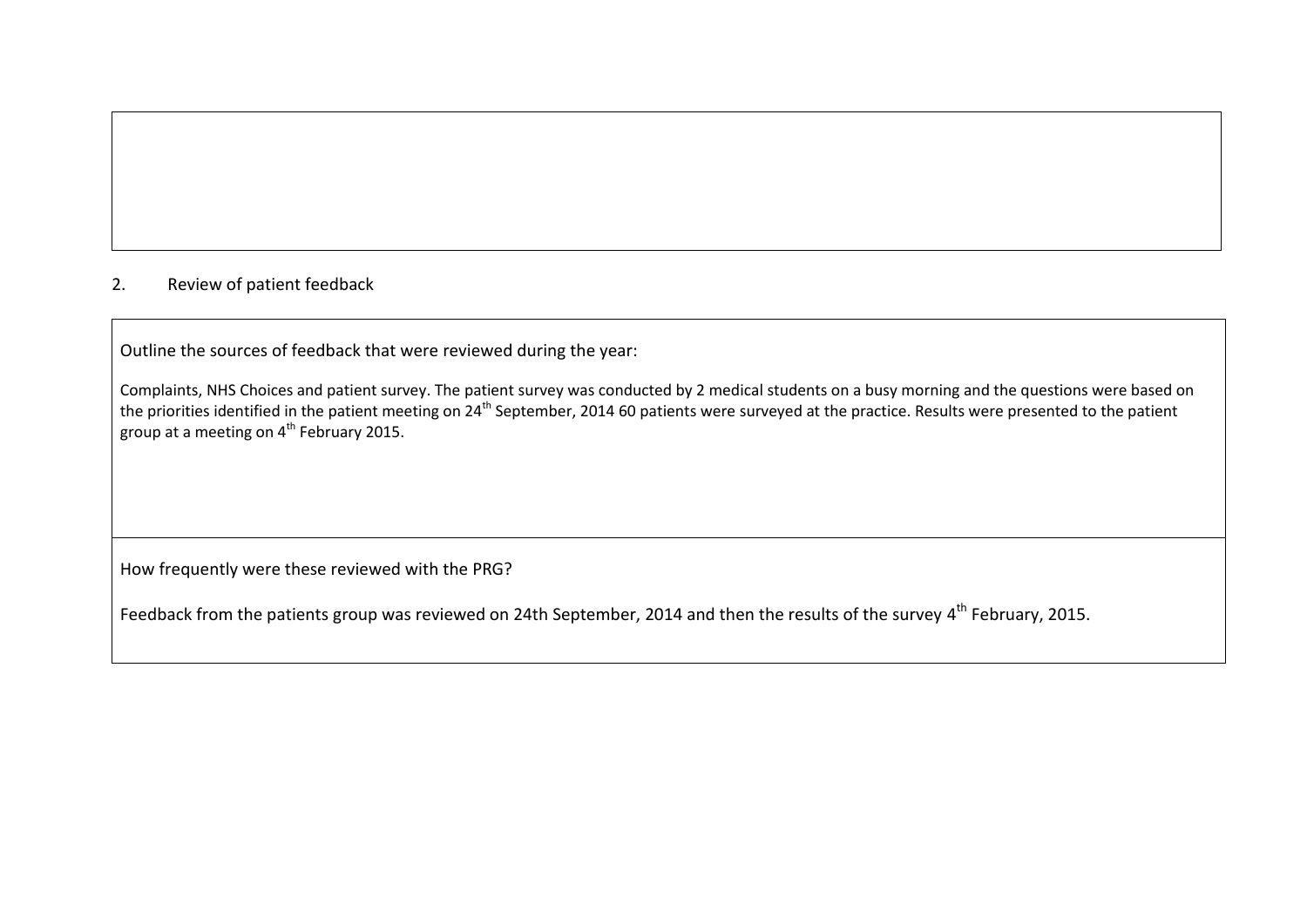# 3. Action plan priority areas and implementation

### Priority area 1

## Description of priority area: **Telephone Access**

Patients at the meeting stated how it was very difficult to get through to the practice on the phone. During the survey we asked patients what their preferred method of booking an appointment, and the results showed that 63% of patients stated that their preferred method was via telephone. It was also noted that some patients would also like more online appointments if they couldn't access the practice via telephone during busy periods or when the practice was closed.

What actions were taken to address the priority?

The telephone system has now been changed. The previous telephone system was changed from a ring only system to an option system. 3 options were introduced in to the practice. First option took the patient to a cancellation line, second option to the booking line and third option to query's line.

Further online appointments have been added.

Result of actions and impact on patients and carers (including how publicised):

A problem was encountered with the new telephone system. The telephone system happened to go on a loop when the call was not answered. This meant patients had to re-pick the option. The practice spoke to the company providing the telephone service. The problem with the system has now been resolved and patients were notified at the patient group and in the newsletter.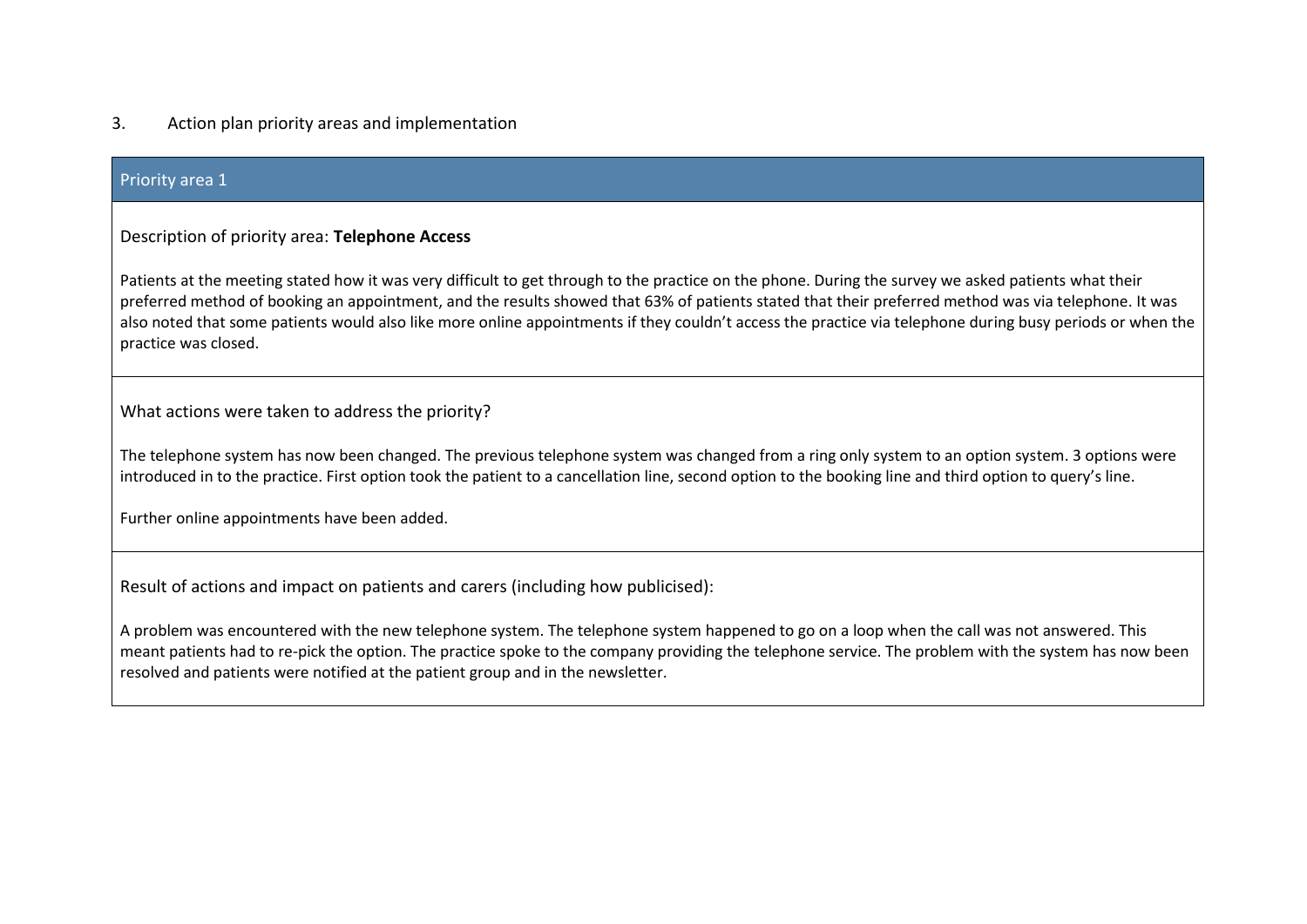#### Priority area 2

### Description of priority area: **Waiting times**

It has been identified that patients have been waiting a while before they are going in to see their clinicians. The doctors and nurses try hard to run on time, but sometimes they need to spend longer with a patient. This can lead to the clinician running late. At the patient group meeting on 24<sup>th</sup> September, patients felt like they were waiting longer than they should before being seen. The survey done at the practice showed us that 38% of the patients surveyed were waiting for >30 minutes.

What actions were taken to address the priority?

At the last patient group meeting the results of the survey was discussed. Patients have suggested having a white board in reception to inform patients about which clinicians running late. Also the introduction of the GP Triage system will help with the waiting times. A white board is something that is being looked at by management to see if this is something we can facilitate. Also the calling board will be updated by the receptionist to inform patients of which GP is running late and what the possible waiting time would be.

Result of actions and impact on patients and carers (including how publicised):

The GP triage system will be starting May/June of 2015. GP's will go on a rotation and we hope this would help GP's run on time as they wouldn't be have to manage urgent request for appointments. The triage system will be advertised within the practice. It would be featured as a topic on our website and newsletter. The patient centred noticeboard will have this new system advertised as well.

We have already implemented regularly updating the calling board if doctors are running late. Patients have already felt this is positive, and don't need to keep approaching reception to ask how long it will take for them to be seen.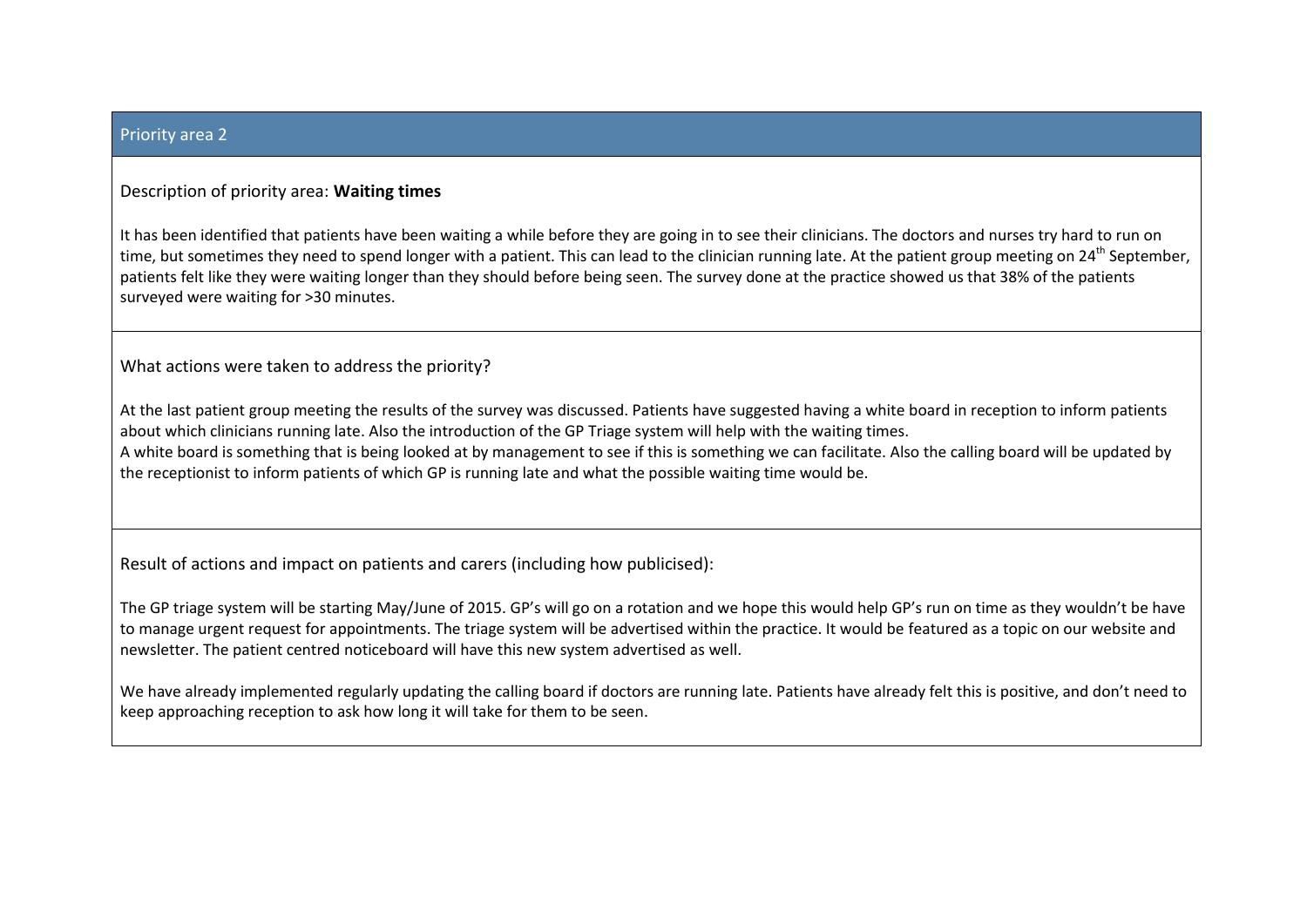#### Priority area 3

# Description of priority area: **Urgent Appointment Access**

Patients have been finding it difficult to access appointments at the GP practice, especially urgent appointments. Discussions around introducing a GP triage system was spoken about at the patient meeting. This would take in to account all the difficulties patients are having with getting an urgent appointment and waiting times.

GP triage system will mean that the receptionists will be taking messages for a duty doctor. These messages will go on a central call list. The duty doctors will than ring the patients for a telephone consultation if they felt they needed to speak to a doctor urgently. The outcome could be a face to face appointment, a prescription, a referral or just telephone advice.

What actions were taken to address the priority?

The practice trialled out the GP triage system on Friday 30<sup>th</sup> January 2015 during the morning. Reception took about 40 calls and about 8 of those calls needed a face to face appointment. We found the appointments were more effectively and appropriately used.

We will be trialling this out on other days (15, 20 and 27<sup>th</sup> April) and we will be rolling out May/June 2015. GP's will go on a rotation and we hope this would help GP's run on time as they wouldn't be have to manage urgent request for appointments.

Result of actions and impact on patients and carers (including how publicised):

The GP triage system will be starting May/June of 2015. The triage system will be advertised within the practice. It would be featured as a topic on our website and newsletter. The patient centred noticeboard will have this new system advertised. Once this is implemented we hope to offer improve access for patients requesting urgent advice from the doctor.

Progress on previous years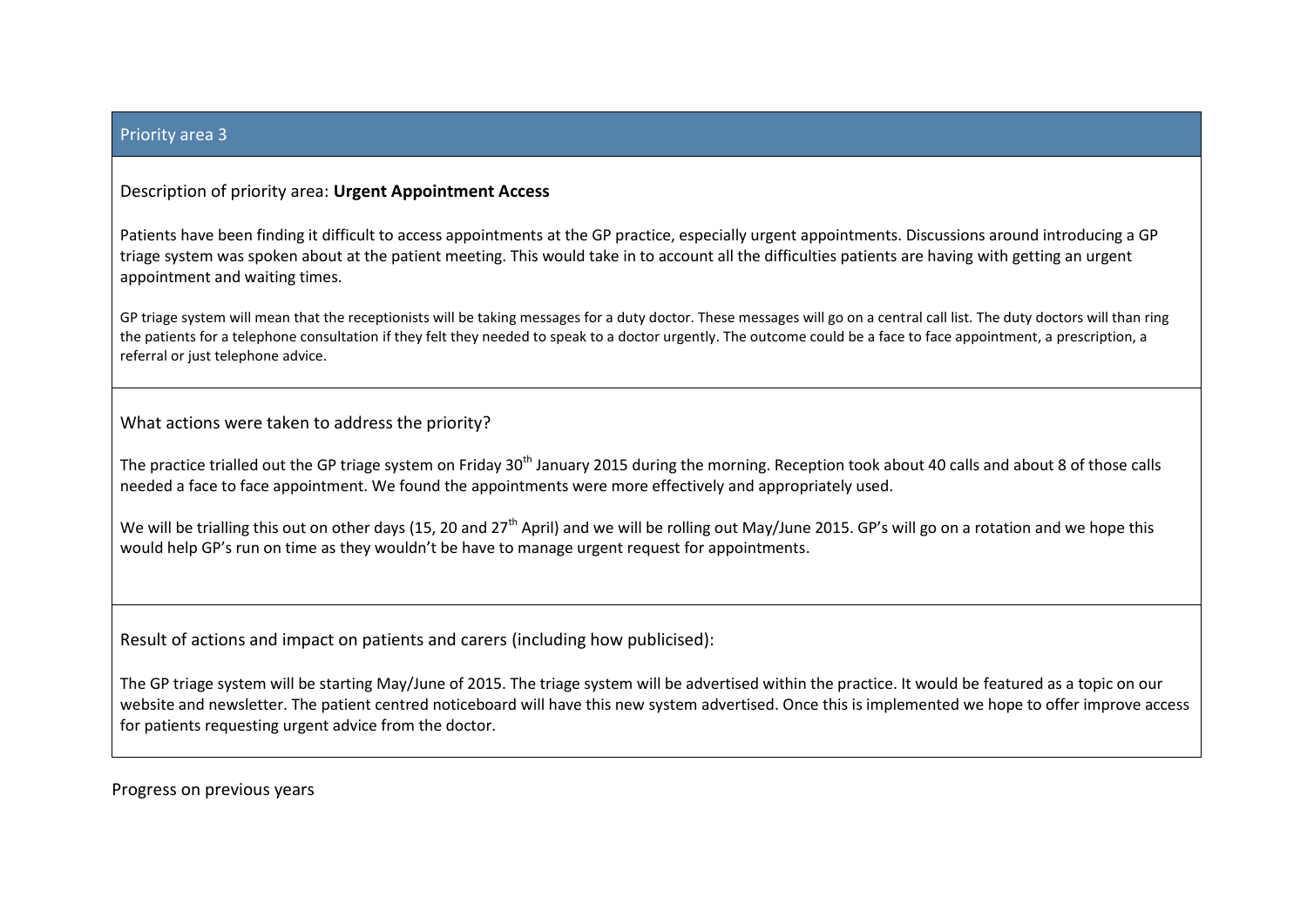If you have participated in this scheme for more than one year, outline progress made on issues raised in the previous year(s):

The Limehouse practice has had issues around their appointments system. Last year we introduced a new appointment system for our patients. Under the new system each GP offered, in each morning's clinical session the following:

- $\cdot$  6 15 minutes
- 9 10 minutes
- Each GP offered a range of appointment booking times: Book up to 6 weeks ahead, Open on the day and some protected appointments that GPs could book for patients with urgent medical problems
- Telephone triage
- 3 Telephone consultations which patients can book in advance (follow-up, advice)

We found that although this system worked for a little while, clinicians are still running late and patients are unable to get appointments for on the day. It was identified in the patient meeting that patients are finding it very difficult getting an appointment at the GP. We have been looking at the GP triage system to help us improve the way we structure our appointments. We hope this change will help patient's book appointments easier and also help the running of the clinics smoothly.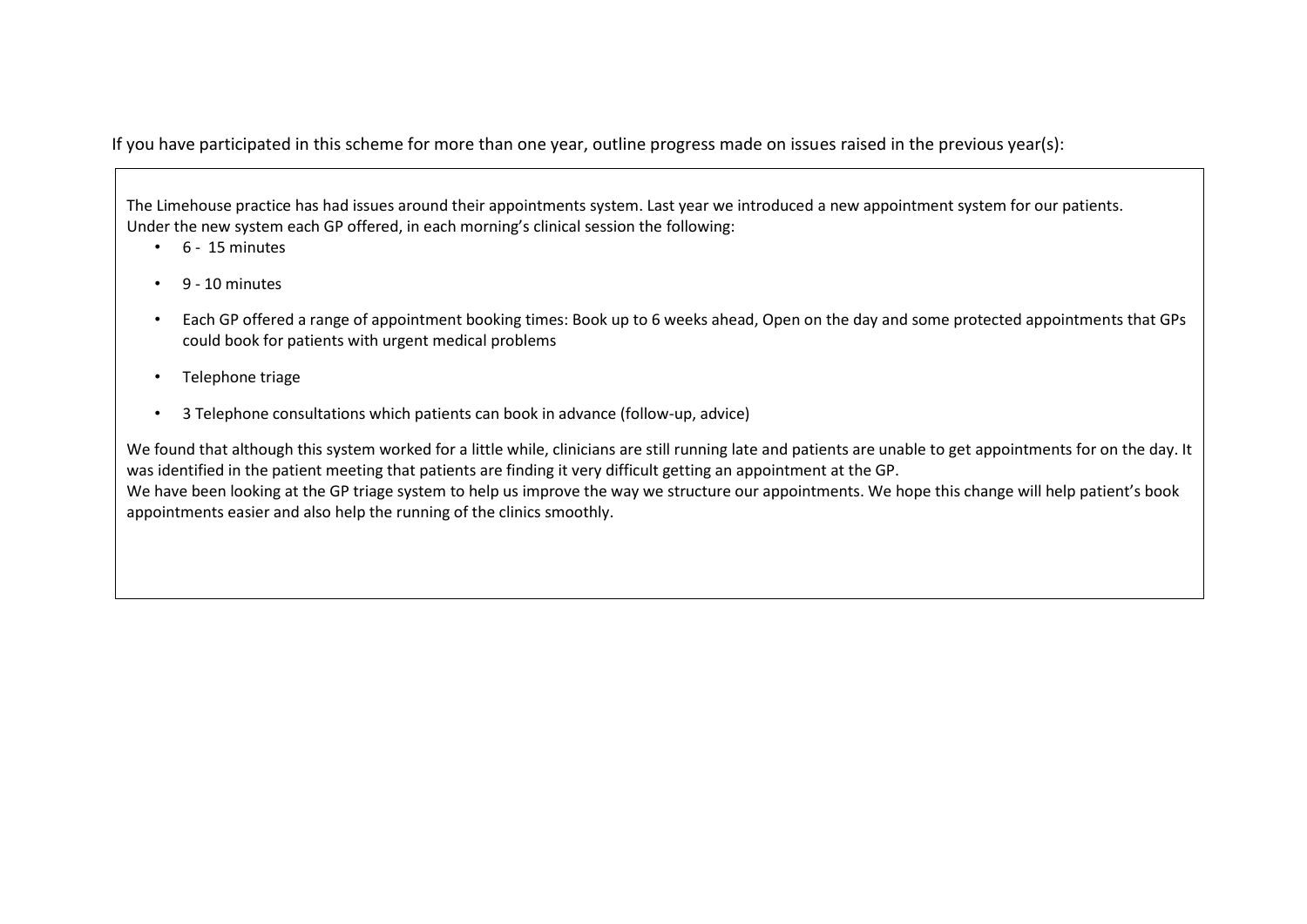Report signed off by PPG: YES

Date of sign off: 30/03/15

How has the practice engaged with the PPG: Two evening meetings at the practice on 24th September 2014 and then on 4<sup>th</sup> February 2015.

How has the practice made efforts to engage with seldom heard groups in the practice population? The patient advisor speaks sylheti, and translates during PPG meetings. Patient advocates also actively encourage patients to join the patient group. Furthermore, we offer all patients registering the option to join the patient group. The practice also engages with numerous community partners in Tower Hamlets to ensure a variety of groups of patients are represented.

Has the practice received patient and carer feedback from a variety of sources? Yes through verbal feedback on a regular basis and a comprehensive documented survey.

Was the PPG involved in the agreement of priority areas and the resulting action plan? Yes on the meeting on 24<sup>th</sup> September the areas of priority were discussed and this was used as the basis for the survey.

How has the service offered to patients and carers improved as a result of the implementation of the action plan? Access to the practice has improved greatly from changing the telephone system. Patients are now clearly directed using three options. One are that has been a success is the cancellation line, which has meant cancelled appointment have been made available a lot faster to enable ensuring they aren't wasted. The introduction of the duty doctor system has been very successful on the days it has been trialled. It has meant telephone access is improved, as receptionists are taking a brief description of the reason why the patient want to be seen, and then recording it onto a central duty doctor list. On the days it has been trialled the doctors have ran on time, as previously they were all dealing with these urgent requests, which sometimes impacted on the running of their surgeries. The practice hopes to see further improvements as discussed once it is introduced fully in May and June 2015.